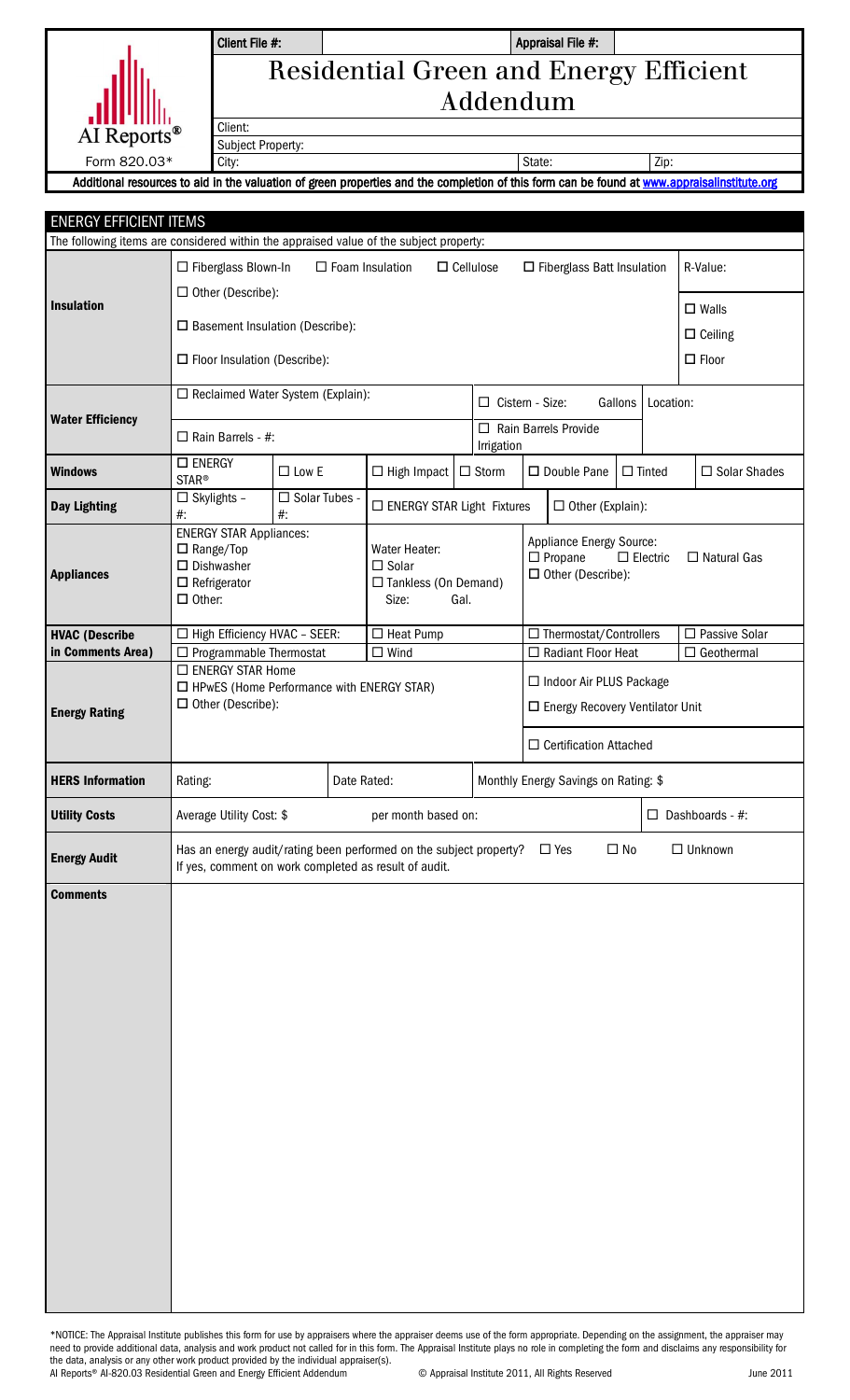| Client:           | Client File #:    |  |
|-------------------|-------------------|--|
| Subject Property: | Appraisal File #: |  |

| Solar Panels                                                                                                                             |                                                                                        |                                  |                          |          |
|------------------------------------------------------------------------------------------------------------------------------------------|----------------------------------------------------------------------------------------|----------------------------------|--------------------------|----------|
|                                                                                                                                          | The following items are considered within the appraised value of the subject property: |                                  |                          |          |
| <b>Description</b>                                                                                                                       | Array #1                                                                               | Array #2                         | Array #3                 | Array #4 |
| KW                                                                                                                                       |                                                                                        |                                  |                          |          |
| <b>Age of Panels</b>                                                                                                                     |                                                                                        |                                  |                          |          |
| <b>Energy Production Kwh</b><br>per Array                                                                                                |                                                                                        |                                  |                          |          |
| <b>Source for Production</b>                                                                                                             |                                                                                        |                                  |                          |          |
| <b>Location (Roof,</b><br>Ground, Etc.)                                                                                                  |                                                                                        |                                  |                          |          |
| If Roof/Slope for Array                                                                                                                  |                                                                                        |                                  |                          |          |
| <b>Azimuth per Array</b>                                                                                                                 |                                                                                        |                                  |                          |          |
| Age of Inverter(s)                                                                                                                       |                                                                                        |                                  |                          |          |
| Name of Utility Company:                                                                                                                 |                                                                                        | Cost per Kwh charged by Company: | $$\mathfrak{s}$$<br>/Kwh |          |
| <b>Comments</b><br>(Discuss incentives<br>available for new<br>panels, condition of<br>current panels, and<br>any maintenance<br>issues) |                                                                                        |                                  |                          |          |

| <b>Green Features</b> |                 |                                                                                               |             |                         |                                                      |
|-----------------------|-----------------|-----------------------------------------------------------------------------------------------|-------------|-------------------------|------------------------------------------------------|
|                       |                 | The following items are considered within the appraised value of the subject property:        |             |                         |                                                      |
| <b>Certification</b>  | Year Certified: | Certifying Organization:                                                                      |             | $\Box$ Reviewed on site | $\Box$ Certification attached to this report         |
|                       | Score:          | □ LEED® Certified: □ Silver                                                                   | $\Box$ Gold | $\Box$ Platinum         | $\square$ Other:                                     |
| Rating                |                 | □ ICC-700 National Green Building Standard Certified: □ Bronze                                |             |                         | $\square$ Silver<br>$\Box$ Gold<br>$\square$ Emerald |
|                       |                 | Certifying Organizations Green Score Range - High Score:                                      |             |                         | Low Score:                                           |
| <b>Additions</b>      |                 | Explain any additions or changes made to the structure since it was certified:                |             |                         |                                                      |
|                       |                 | Do changes require recertification to verify rating is still applicable? $\Box$ Yes $\Box$ No |             |                         |                                                      |
| <b>Comments</b>       |                 |                                                                                               |             |                         |                                                      |

\*NOTICE: The Appraisal Institute publishes this form for use by appraisers where the appraiser deems use of the form appropriate. Depending on the assignment, the appraiser may need to provide additional data, analysis and work product not called for in this form. The Appraisal Institute plays no role in completing the form and disclaims any responsibility for the data, analysis or any other work product provided by the individual appraiser(s). AI Reports® AI-820.03 Residential Green and Energy Efficient Addendum © Appraisal Institute 2011, All Rights Reserved June 2011